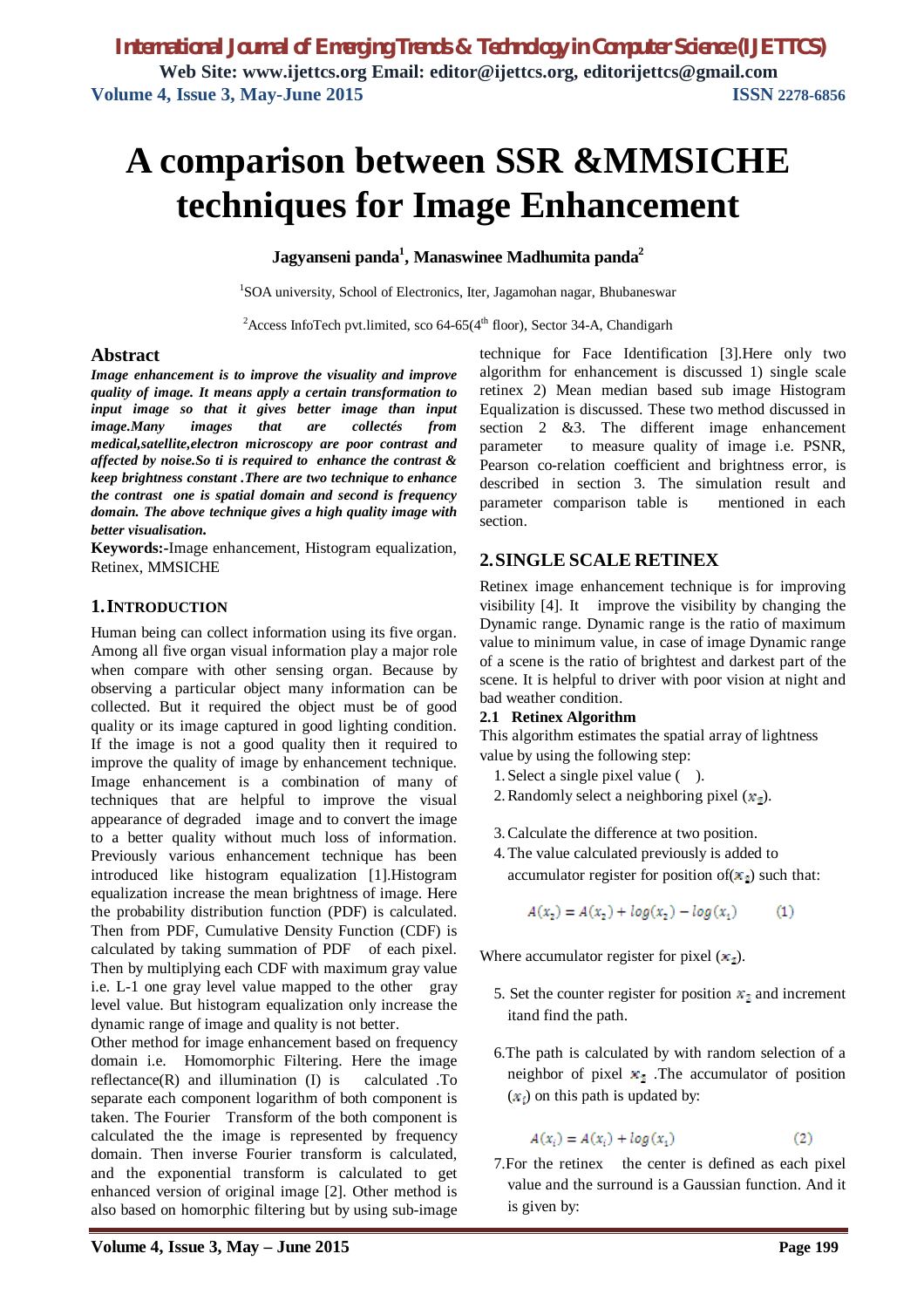# *International Journal of Emerging Trends & Technology in Computer Science (IJETTCS)* **Web Site: www.ijettcs.org Email: editor@ijettcs.org, editorijettcs@gmail.com Volume 4, Issue 3, May-June 2015 ISSN** 2278-6856

 $R(x, y) = log[I(x, y)] - log[I(x, y) * f(x, y)]$  $(3)$ 

Where I: input image and R: is the retinex output image fis the Gaussian filter defined as:

$$
f(x, y) = \frac{kexp}{\sigma^2} \left[ -\frac{x^2 + y^2}{\sigma^2} \right] (4)
$$

Where  $\sigma$  is the standard deviation of the filter and controls the amount of spatial detail. K is a normalization factor that keeps the area under Gaussian curve.

## **2.1 Simulation Result**

The below results are obtained using above single scale retinex algorithm:



Fig 1. Input image





Fig 3. Enhance image using SSR



Here if we see (Fig.2) the histogram of original image it is not uniformly distributed but in the upper and lower part of gray scale

distribution is more .But after processing the image through SSR technique we get a uniform distribution at some part (lower part and in the upper part of gray level distributionFig 4).

## **3. MEDIAN MEAN BASED SUB IMAGE CLIPPED HISTOGRAM EQUALIZATION**

The algorithm consist of three steps first is median calculation, mean calculation and histogram clipping [5].

#### **3.1 MMSICHE Algorithm**

1. The median value  $x_m$  of image is calculated and then it will divide whole image into two sub image.Then each sub image mean is calculated that  $is x_{ml}$ .  $x_{ml}$ . 2. Then the  $x_{mid}$  and  $x_{mid}$  can be calculated as

$$
x_{m1} = \sum_{k=0}^{x_{m}-1} p_i(k) * k \tag{5}
$$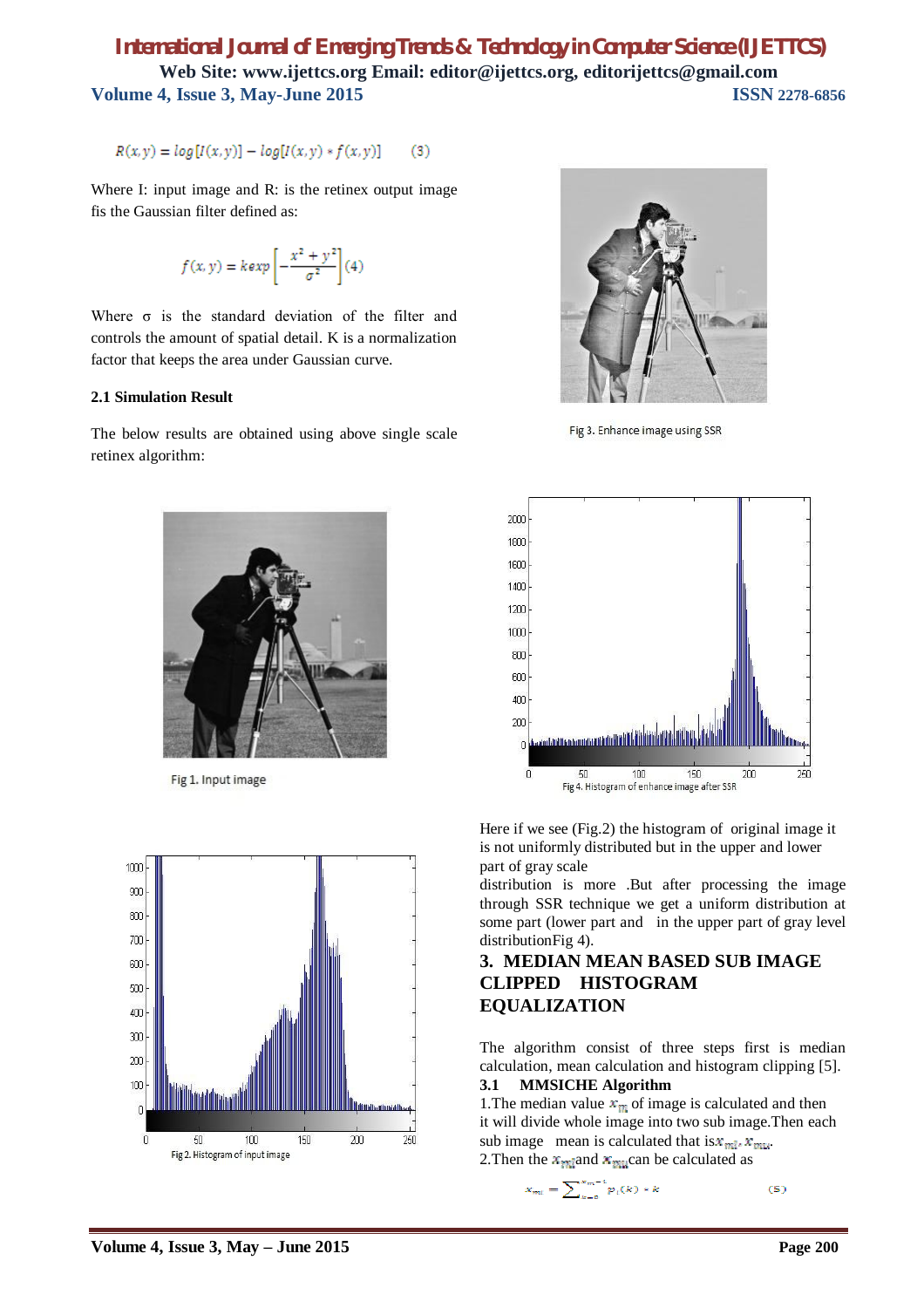# *International Journal of Emerging Trends & Technology in Computer Science (IJETTCS)* **Web Site: www.ijettcs.org Email: editor@ijettcs.org, editorijettcs@gmail.com Volume 4, Issue 3, May-June 2015 ISSN 2278-6856**

$$
x_{mu} = \sum_{k = x_m}^{L-1} p_u(k) * k
$$
 (6)  

$$
N = \sum_{k = 1}^{L-1} h(k)
$$
 (7)

Where L is the total no. of grey level.  $h(k)$  is histogram of image.  $p_1, p_2$  are individual PDF of two sub histograms of two sub image based on median value. N is number of sample. The fig.show how clipping and equalization is done :



#### **3.2 Histogram Clipping**

The idea behind histogram clipping is to increase the enhancement rate to give natural appearance of the image. Here clipping Threshold is calculated  $(T<sub>e</sub>)$  as the median of occupied intensity.

$$
T_c = median[h(k)]
$$
  

$$
h_c(k) = T_c \text{ for } h(k) \geq T_c
$$

h (k) and  $h_c(k)$  are the original and clipped histogram. **3.3Histogram sub division and Equalization**

Each sub- image mean  $x_{ml}$ ,  $x_{mu}$  again divide the two sub-image. So the sub-division process result in four sub-images  $H_{LL}$ ,  $H_{LU}$ ,  $H_{UL}$ ,  $H_{UU}$ 

and the range of each sub-image is from gray

level 0 to  $x_{ml}$ ,  $x_{ml}$  + 1 to  $x_m$ ,  $x_{m+1}$  to  $x_{mu}$  and  $x_{mu}$  + 1 to  $L - 1$ . Then each sub-image is equalized.

Then each sub-image is combine to result in a complete enhanced image.



Fig 6. Input image





Fig 8 : Enhance image



The above result of MMSCHI technique (Fig 9) show that almost uniform distribution in all range of gray scale.

#### **3.4 IMAGE ENHANCEMENT PARAMETER:**

To measure the effectiveness of Retinex algorithm and MMSICH we use three widely used metrics: PSNR, PCC and MSE. We will show briefly how to evaluate these matrix in the next section.